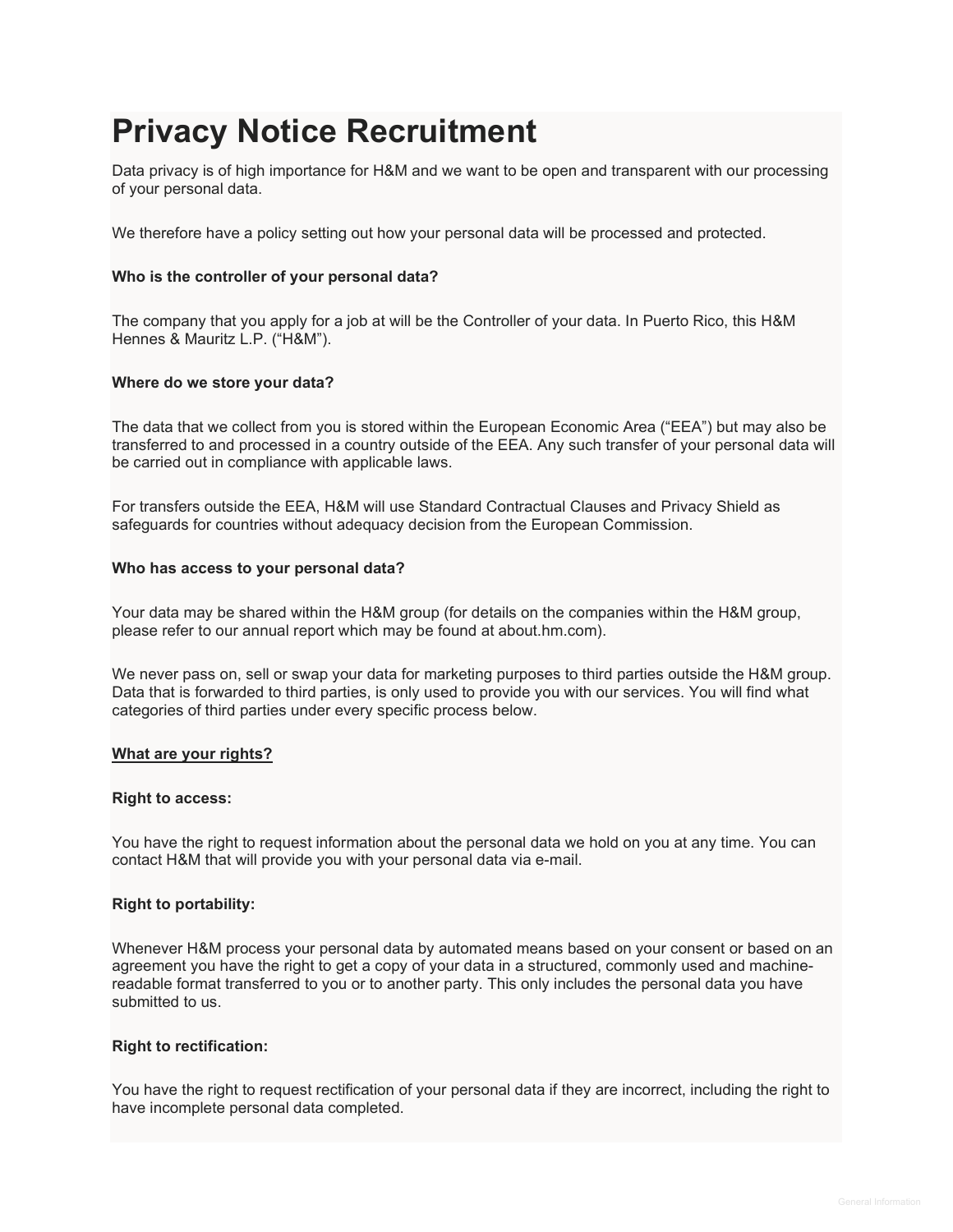#### **Right to erasure:**

You have the right to erase any personal data processed by H&M at any time except for the following situations

- for exercising the right of freedom of expression and information
- to comply with a legal obligation
- for the establishment, exercise or defense of legal claims

#### **Your right to object to processing based on legitimate interest:**

You have the right to object to processing of your personal data that is based on H&M's legitimate interest. H&M will not continue to process the personal data unless we can demonstrate a legitimate ground for the process which overrides your interest and rights or due to legal claims.

#### **Right to restriction:**

You have the right to request that H&M restricts the process of your personal data under the following circumstances:

- if you object to a processing based H&M's legitimate interest, H&M shall restrict all processing of such data pending the verification of the legitimate interest.
- if you have claim that your personal data is incorrect, H&M must restrict all processing of such data pending the verification of the accuracy of the personal data.
- if the processing is unlawful you can oppose the erasure of personal data and instead request the restriction of the use of your personal data instead
- if H&M no longer needs the personal data but it is required for you to make of defending legal claims.

#### **How can you exercise your rights?**

We take data protection very seriously and therefore we have a dedicated process to handle your requests in relation to your rights stated above. You can send in your request in the following ways:

• Candidates applying to H&M Hennes & Mauritz L.P. and current H&M employees, please email your request to USRecruitment@hm.com.

#### **Data Protection Officer:**

We have appointed a Data Protection Officer to ensure that we continuously process your personal data in an open, accurate and legal manner. You can contact our Data Protection Officer at:

• Candidates applying to H&M Hennes & Mauritz L.P. and current H&M employees, contact USRecruitment@hm.com.

#### **Updates to our Privacy Notice:**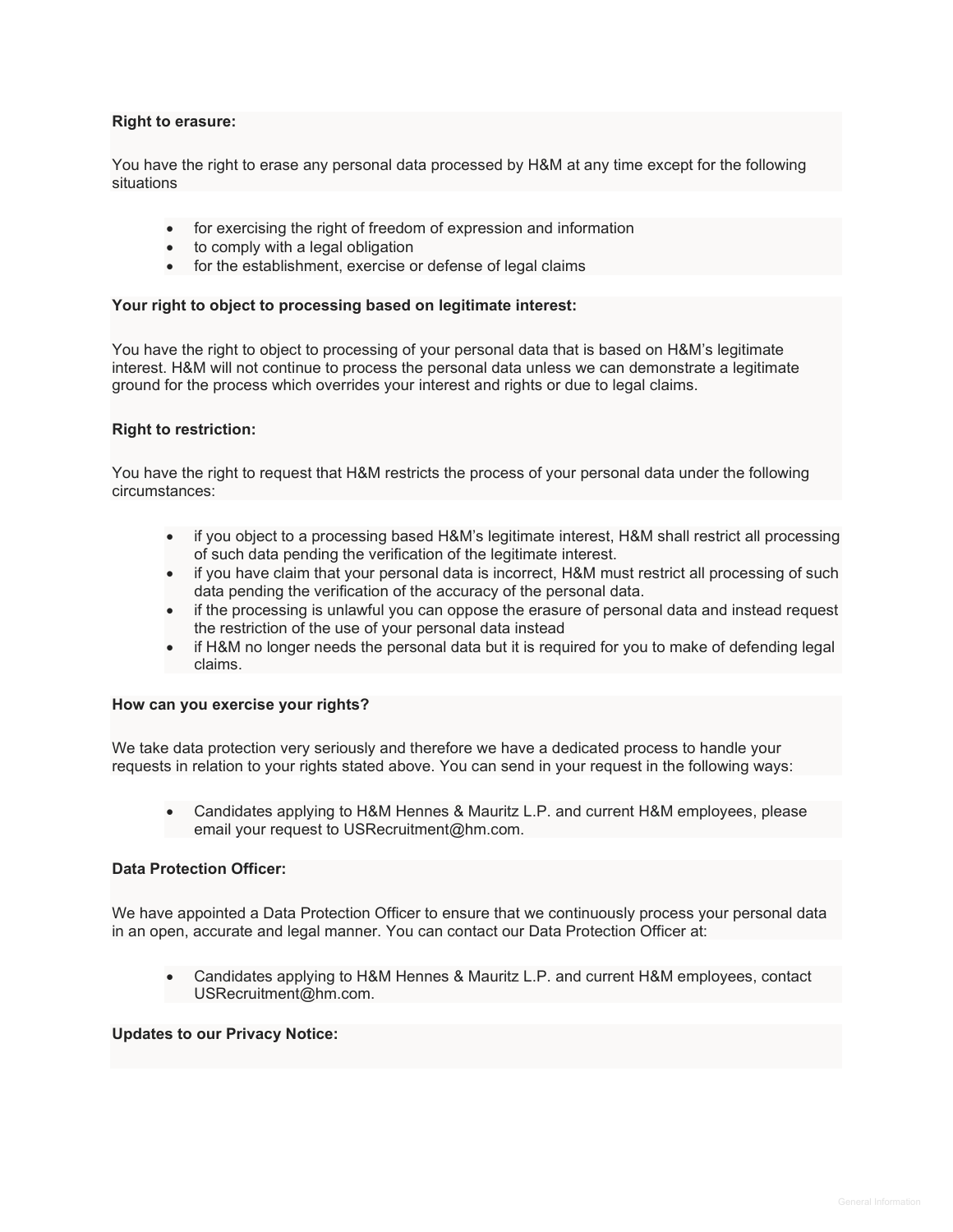We may need to update our Privacy Notice. We will communicate any material changes to the Privacy Notice, for example the purpose of why we use your personal data, the identity of the Controller or your rights.

#### **Why do we process your personal data?**

We will process your personal data when we manage internal and external recruitments in order to communicate with you and to evaluate your profile to current and/or future recruitment needs within the H&M group. This process can include screening, interviews, tests, reference checks and informing you of new positions based on your profile.

If you are offered a position, we will also use your personal data for the purpose of signing employment documents.

We might also process your personal data in order to keep you updated on job openings and upcoming events and for surveys.

#### **What type of data do we process?**

We will process the personal data being submitted to us either by yourself or by a third party.

We will process the following categories when you submit your application, such as CV and personal letter, to us:

- contact information such as name, e-mail address, postal address and telephone number
- date of birth
- former employers and references
- recruitment documentation, such as interview notes and test results

H&M does not request sensitive personal data, for example racial or ethnical origin, political views, religious or philosophical conviction, union membership, health or sexual orientation so please do not submit that information in your application.

#### **Who has access to your personal data?**

Data that is forwarded to third parties is only used for the purposes mentioned above. Third parties include recruitment agencies, test and/or survey providers.

#### **What is the legal ground for process of your personal data?**

The legal ground for processing your personal data is based on your consent when you submit your application and personal data into our recruitment system.

If you have applied outside our recruitment system the processing of your personal data is based on H&M's legitimate interest.

Further we will store personal data in order to handle discrimination claims, based on H&M's legitimate interest.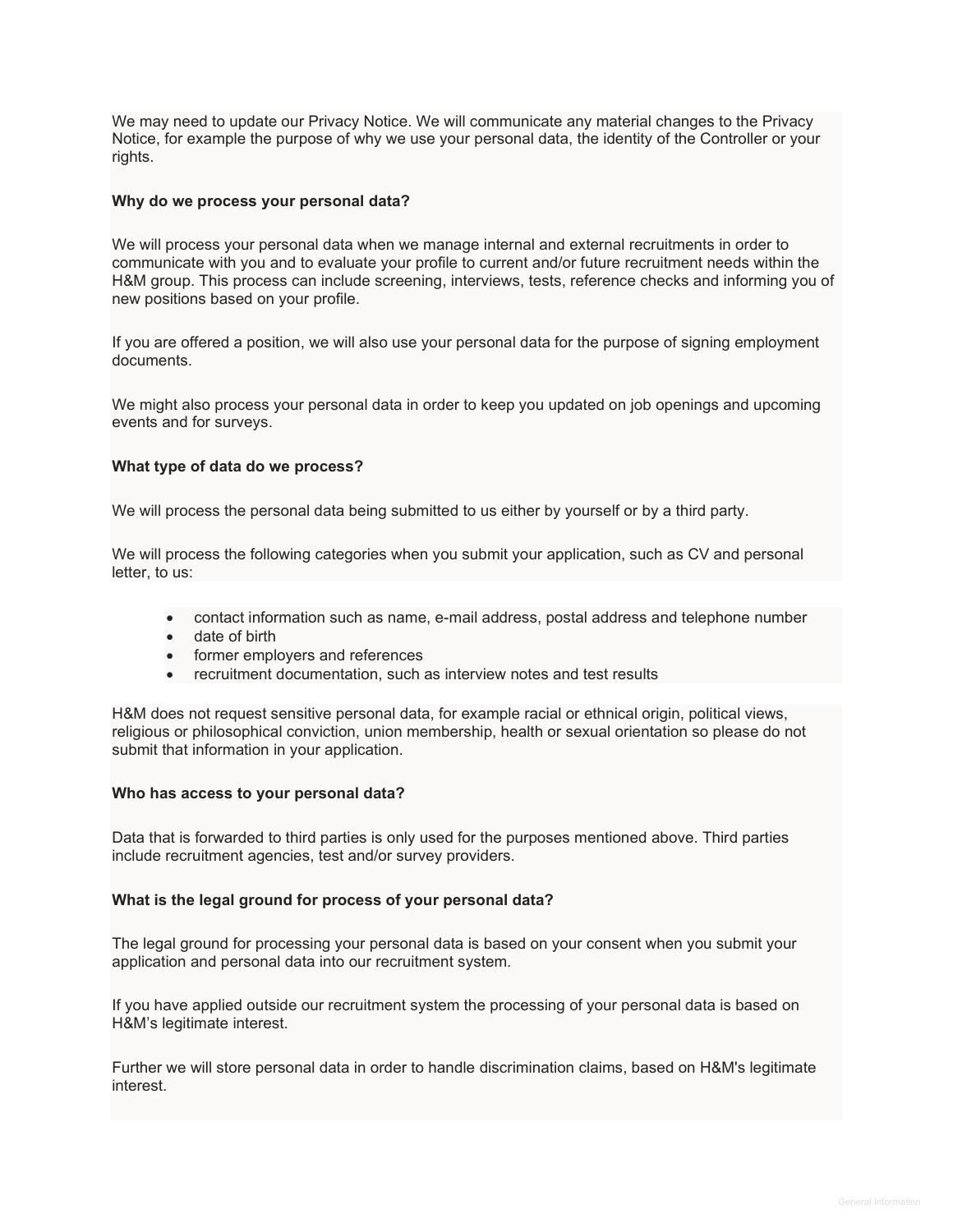### **How long do we save your data?**

We will keep your data for three years from when the data was last handled within our recruitment process or until you withdraw your consent.

#### **Your right to withdraw your consent:**

You have the right to withdraw your consent for the processing of your personal data at any time.

When you do so H&M won't be able to go further in the recruitment process which is based on your consent.

You can withdraw your consent by the following means:

• Candidates applying to H&M Hennes & Mauritz L.P. and current H&M employees, email your request to [USRecruitment@hm.com](mailto:USRecruitment@hm.com)

Please note that H&M may have to store your personal data for three years in order to respond to discrimination claims.

#### Cookies

Una cookie es un fragmento pequeño de datos (archivos de texto) que un sitio web, cuando es visitado por un usuario, le pregunta a su navegador para almacenarse en su dispositivo y así recordar información acerca de usted, como por ejemplo la preferencia de idioma o su información para iniciar sesión. Estas cookies son establecidas por nosotros, y se llaman cookies de primeras partes. También usamos cookies de terceras partes (que son cookies de un dominio diferente al dominio del sitio web que está visitando) para nuestros estudios de anuncios y marketing. Específicamente, usamos las cookies y otras tecnologías de seguimiento para los siguientes propósitos:

## **Cookies estrictamente necesarias**

Estas cookies son imprescindibles para mantener nuestros servicios, así que no pueden desactivarse. Generalmente, solo se configuran en respuesta a tus acciones, como cuando creas una cuenta o guardas una lista de deseos para después. Puedes configurar tu navegador para bloquearlas o recibir alertas sobre ellas, pero eso puede afectar el funcionamiento de algunas partes del sitio. Estas cookies no almacenan información de identificación personal.

| Cookies estrictamente necesarias |                |  |                              |  |  |
|----------------------------------|----------------|--|------------------------------|--|--|
| Subgrupo de<br>cookies           | <b>Cookies</b> |  | <b>Cookies</b><br>utilizadas |  |  |
| hm.com                           | ga, gid, gat   |  | Propia                       |  |  |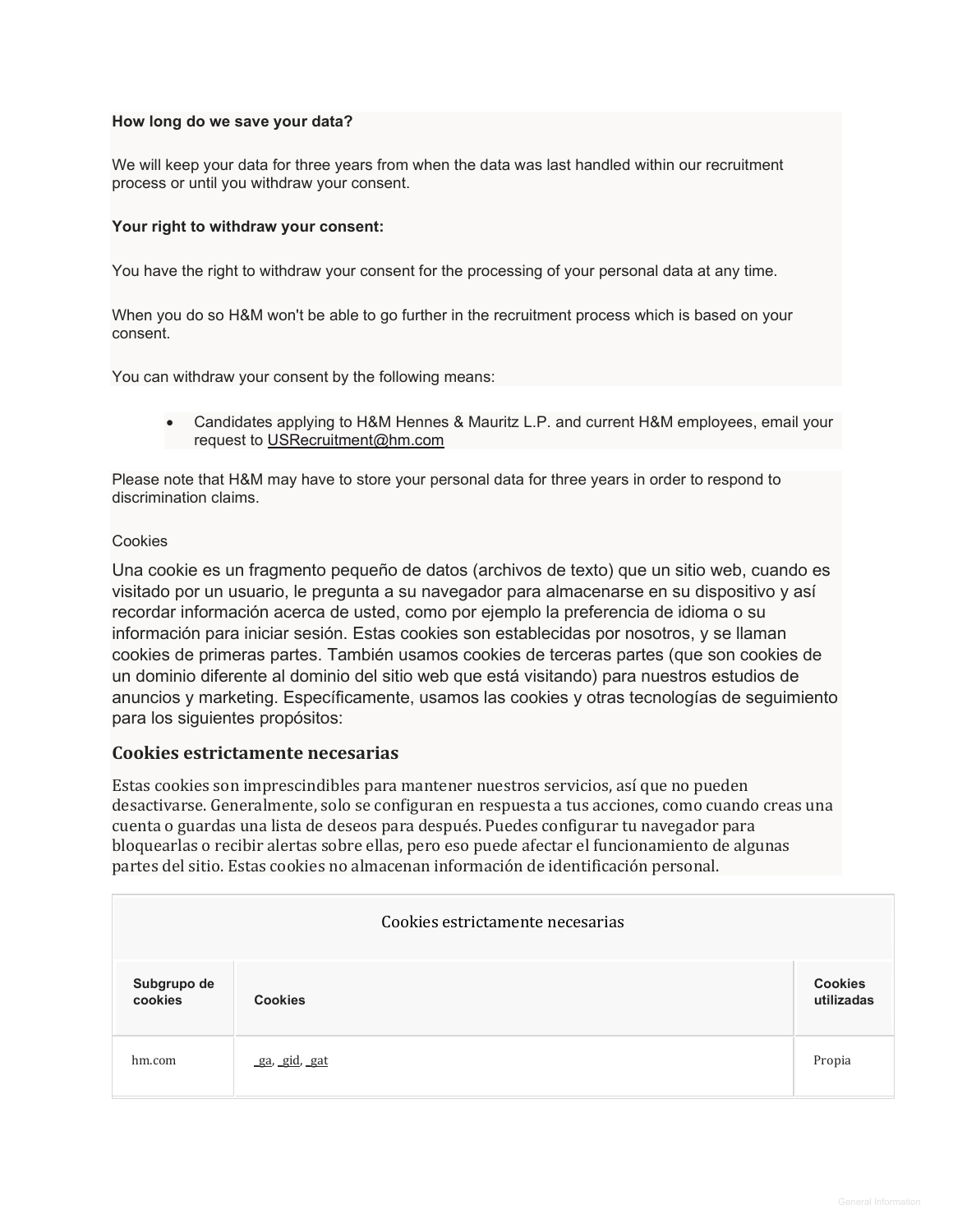| Cookies estrictamente necesarias |                                                                                                     |                              |  |  |
|----------------------------------|-----------------------------------------------------------------------------------------------------|------------------------------|--|--|
| Subgrupo de<br>cookies           | <b>Cookies</b>                                                                                      | <b>Cookies</b><br>utilizadas |  |  |
| career.hm.com                    | OptanonAlertBoxClosed, JSESSIONID, NSC xxxxxxxxxxxxxx, OptanonConsent, NSC WTFSW-<br>MC-DBSFFS-IUUQ | Propia                       |  |  |
| youtube.com                      | <b>YSC</b>                                                                                          | Tercero                      |  |  |

# **Cookies funcionales**

Estas cookies permiten que el sitio web proporcione mejor funcionalidad y personalización. Podemos configurarlas nosotros o bien, proveedores externos, cuyos servicios hemos incluido en nuestras páginas. Si no aceptas estas cookies, es posible que algunos de estos servicios —o todos no funcionen correctamente.

| Cookies funcionales |                        |                           |  |  |  |
|---------------------|------------------------|---------------------------|--|--|--|
| Subgrupo de cookies | <b>Cookies</b>         | <b>Cookies utilizadas</b> |  |  |  |
| career.hm.com       | atuvc, atuvs           | Propia                    |  |  |  |
| addthis.com         | uvc, xtc               | Tercero                   |  |  |  |
| s7.addthis.com      | _atrfs, _atuvc, _atuvs | Tercero                   |  |  |  |

# **Cookies de marketing**

Nuestros socios de publicidad pueden configurar estas cookies a través de nuestro sitio para crear un perfil de tus intereses y mostrarte anuncios pertinentes en otros sitios. No almacenan información personal directamente, pero pueden identificar tu navegador y dispositivo de internet. Si no aceptas estas cookies, recibirás publicidad más general.